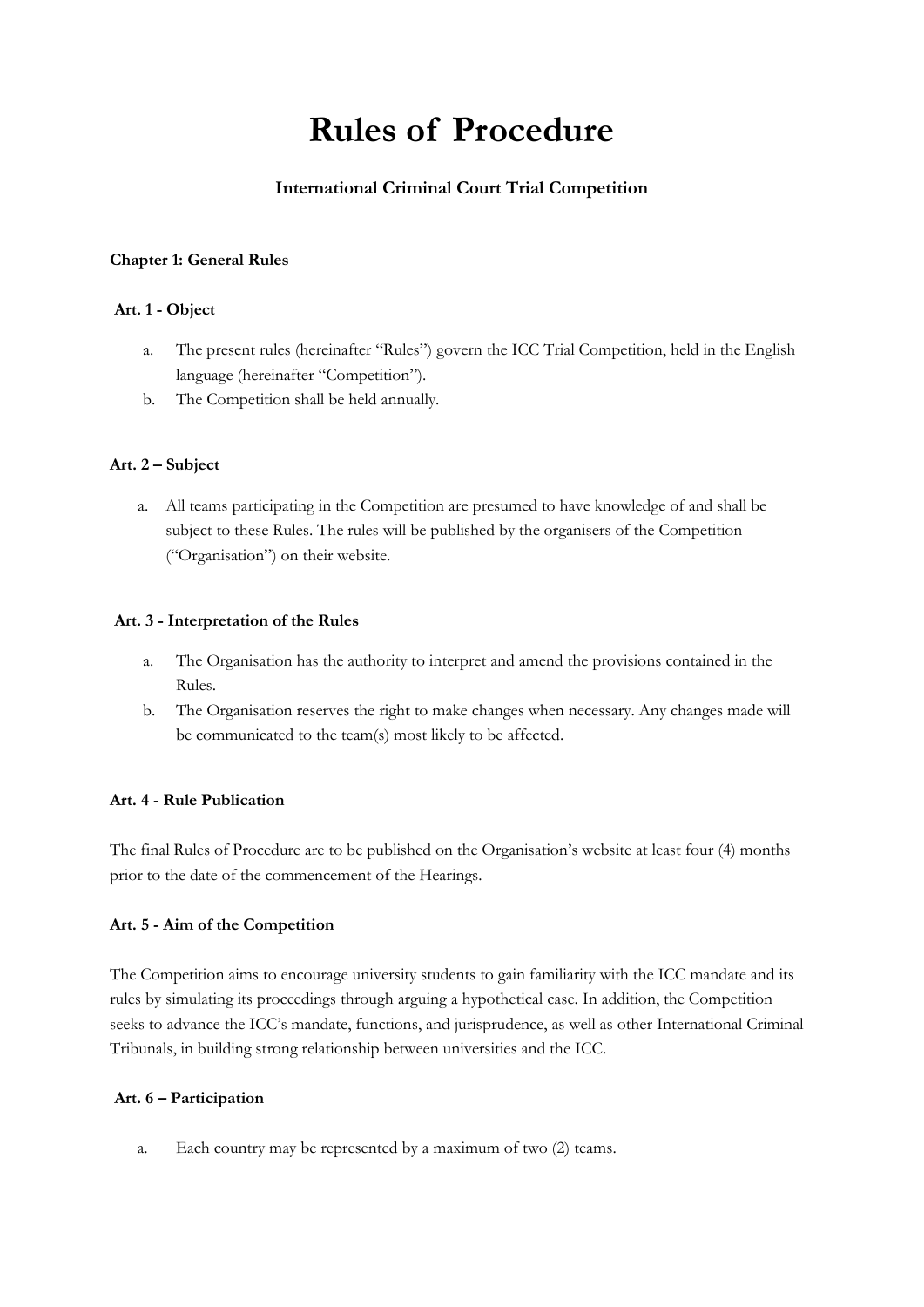- b. Only actively enrolled students in undergraduate and postgraduate universities are eligible to participate.
- c. Non-law students may be considered eligible, provided that they have the requisite legal knowledge. It is each team's responsibility to ensure that its team members have a level of legal knowledge suitable for the Competition.
- d. Students with any professional legal experience, which includes qualification as a lawyer, but excludes legal internships, are not eligible to enter the Competition.
- e. Students aged 32 and older at the time of the Competition are not eligible to participate. The Organisation reserves the right to make exceptions to this rule upon written request.
- f. A student can participate in the Competition as a speaker only once. A student who has previously participated in the Competition as a speaker is not eligible to re-enter the Competition as a speaker.
- g. A student who has previously participated in the Competition as a researcher is eligible to enter the Competition again as a speaker.

## **Art. 7 - Team Composition**

- a. Each team will be comprised of:
	- 1. Three (3) speakers;
	- 2. Two (2) researchers;
	- 3. Two (2) coaches: one leading coach and one assistant coach;
- b. The coach is responsible for giving academic and scientific instructions to his/her team and represents both the university as well as the team before the Organisation. Article 6 restrictions shall not apply to the leading and assistant coaches.
- c. Each team must submit in writing their team composition at the time of registration. Each university will be responsible for the selection of the team members and the designation of their coach(es).
- d. The maximum number of team representatives for each team cannot exceed seven (7). However, a team can submit in writing a request to the Organisation before **22 March 2012**, if its team may be comprised of fewer coaches or researchers (but not a lesser number of speakers). A team may be comprised of no fewer than three speakers.
- e. Any other changes in team composition must also be submitted in writing before **22 March 2012**. Any request for changes in team composition after this timeframe shall be rejected. However, the Organisation reserves the right to allow team composition changes after this deadline in consideration of exceptional circumstances or in the interests and fairness of the Competition.

## **Chapter 2: Administrative Provisions**

## **Art. 8 - Team Registration**

- a. Registration for the Competition will open at **12:00 Central European Time (CET) on 1 October 2011**.
- b. Each team can for register online via the Organisation's Competition website.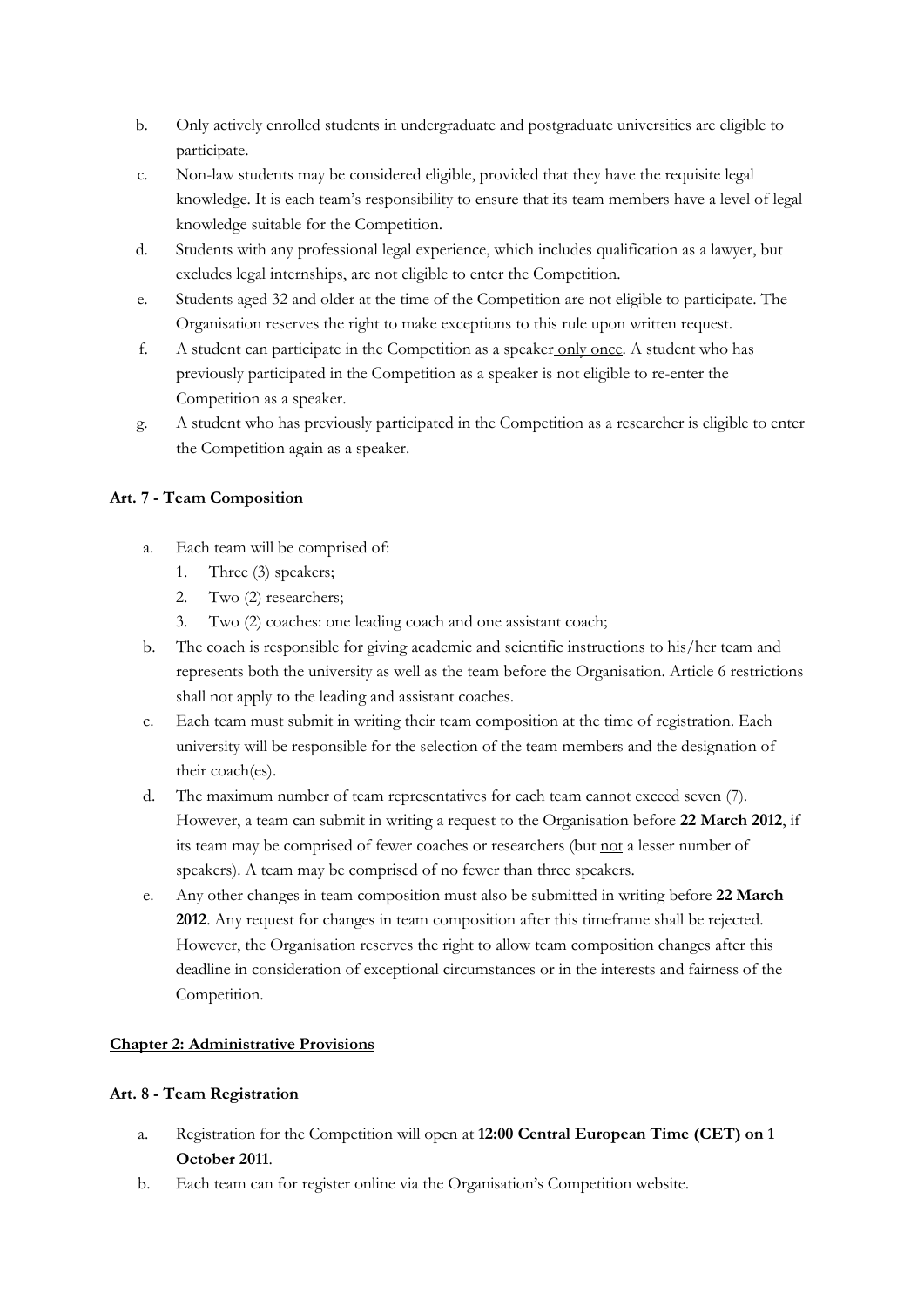c. The deadline for registration is at **23.59 CET on 31 October 2011**. A team cannot register after this date.

## **Art. 9 - Team Identification**

- a. In the interest of fairness and objectivity, each team shall be assigned an anonymous number upon their registration.
- b. This number will be emailed to each team by the Organisation.
- c. This number becomes the team's identifier throughout the Competition.

## **Art. 10 - Registration Fee**

- a. The Organisation will issue an invoice for payment of the registration fee to eligible teams.
- b. Each team must pay their registration fee within seven (7) days of the date of the invoice was issued.
- c. Incomplete payment of registration fee renders that particular registration application invalid.
- d. The Organisation reserves the right to accept late payment of registration fees for extraordinary circumstances.
- e. The registration fee will not be refunded under any circumstances.

#### **Art. 11 - Team Selection**

As per Rule 6(a), only two (2) teams per country may participate. In the event two (2) or more teams from one country register for the Competition, a special preliminary selection round may be organized.

#### **Art. 12 - Case Publication**

- a. The Competition case (hereinafter: 'Case') shall be made available at **12.00 CET on 1 November 2011** via the Organisation's websites.
- b. The deadline for each team to email any questions regarding the Case to the Organisation is at **12.00 CET on Wednesday 30 November 2011**. Any questions submitted after this deadline will not be answered.
- c. Each query will be answered by the author of the Case. The answers will be posted on the Organisation's website within fifteen (15) days after the filing of the query.

#### **Chapter 3: Competition Structure**

#### **Art. 13 - Structure**

a. The International Round of the Competition shall have two (2) consecutive phases, each independently graded: a written round (Memorials) and an oral round (Hearings).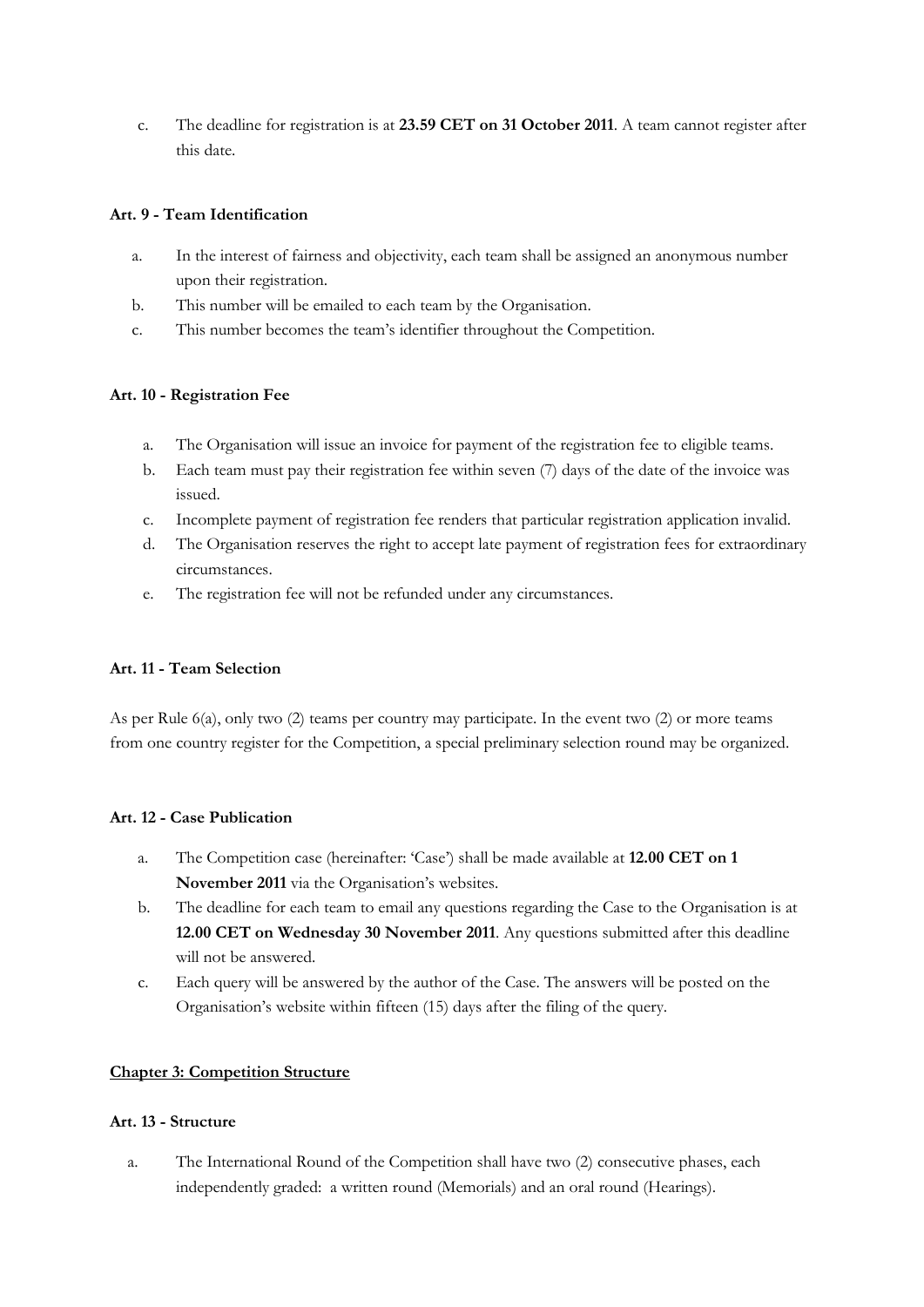- b. Each team shall address the Case in the roles of Defence Counsel, Government Counsel and the Prosecution, one memorial per role.
- c. Each team shall participate in three (3) oral rounds before the Bench members in the roles of Defence Counsel, Government Counsel and the Prosecution.
- d. The memorials and oral pleadings shall reflect a deep knowledge of the ICC rules and case law, as well as of International Criminal Law in general.

#### **Art. 14 - Semi-Final Round**

- a. The written and oral stages of the pre-rounds are independently assessed. The sum of the scores obtained in both stages after the deduction of any penalty points will qualify the six (6) best teams for the Semi-Final Round.
- a. The Semi-Final Round will consist only of an oral phase. The teams are free to choose which of their three speakers will present at the Semi-Final Round. They are not bound by the role the speakers presented in the pre-rounds.
- b. The results of the written memorials will not be taken into account in assessing the final scores of the semi-final round.

## **Art. 15 - Final Round**

- b. The winner of each semi-final round, and the non-winning team with the highest score in the Semi-Final Round, will proceed to the Final Round.
- c. The Final Round of the Competition will be held at the seat of the ICC in The Hague. It will consist of an oral phase only.
- d. The teams are free to choose which of their three speakers will present at the Final Round. They are not bound by the role the speakers presented in the pre-rounds or Semi-Finals.
- e. The Bench of the Final Round will assess the substance of the arguments and the quality of the performance of the three teams. It will deliver its judgment and announce the winner of the Competition (to be picked at the discretion of the Bench, one vote per judge). The team winning the Final Round will be the winner, regardless of the scoring of the Memorials.

## **Chapter 4: Memorial Provisions**

#### **Art. 16 - Submission of the Memorials**

- a. All teams, excluding the teams participating in the Regional Round organised by Pace University Law School, must submit their three (3) Memorials for each role by email **before 16.00 CET on 20 February 2011**.
- b. Pace University Law School will submit the Memorials of the winner and runner-up of the North-American Regional Round to the Organisation.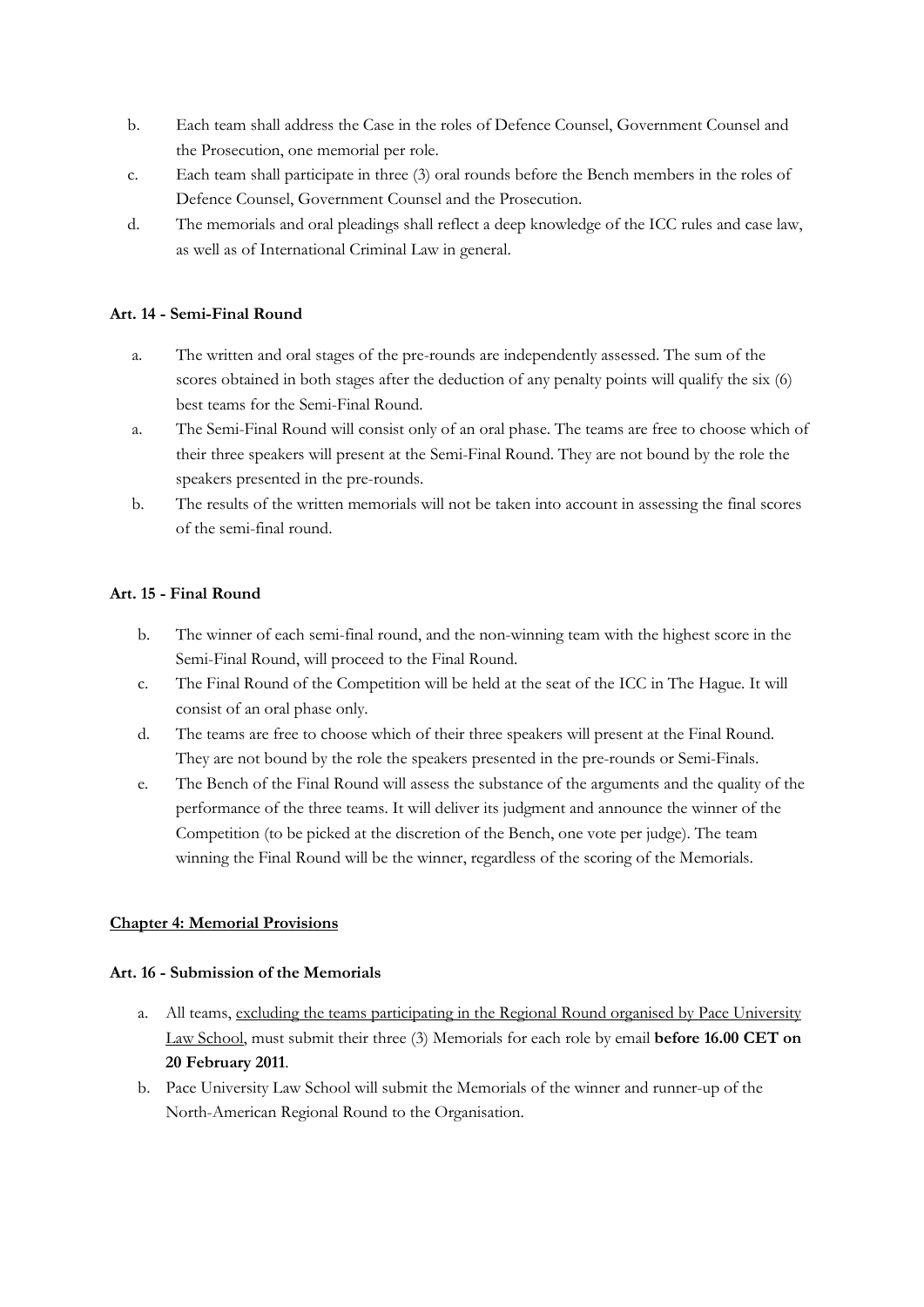## **Art. 17 - Identification in Memorials**

- a. Each team must omit the following references in their Memorials:
	- 1. names of team members;
	- 2. the members' and/or the university's country of residence;
	- 3. its nationality; and
	- 4. its university.
- b. Violations of this article will be sanctioned with fifty (50) penalty points.

## **Art. 18 - Memorial Format**

- a. Each team must submit its Memorial in Microsoft Word format
- b. Each Memorial must be printed on A4 sized paper
- c. Each team must submit its Memorials in size 12 Times New Roman font style
- d. Each page shall have a margin of at least 2 cm on every side of the text
- e. Memorials must be continuously page-numbered, excluding the front-cover
- f. Violations of this article are sanctioned with one (1) penalty point per violation, with a maximum of five (5) penalty points.

## **Art. 19 - Spacing**

- a. The text of the Memorial must be 1.5 spaced.
- b. Headings and subheadings of more than one line in length must be single spaced.
- c. Violations of this article are sanctioned with one (1) penalty point per violation, with a maximum of four (4) penalty points.

#### **Art. 20 - Word Limit**

Each Memorial must not exceed 10.000 words (**including footnotes**). Violations of this article are sanctioned by five (5) penalty points per 400 words.

## **Art. 21 - Order of Content**

- a. Each Memorial shall be presented in the following order:
	- 1. Front cover;
	- 2. Title page;
	- 3. Table of contents;
	- 4. List of abbreviations;
	- 5. Index of authorities (list of sources);
	- 6. Statement of facts;
	- 7. Issues;
	- 8. Summary of arguments;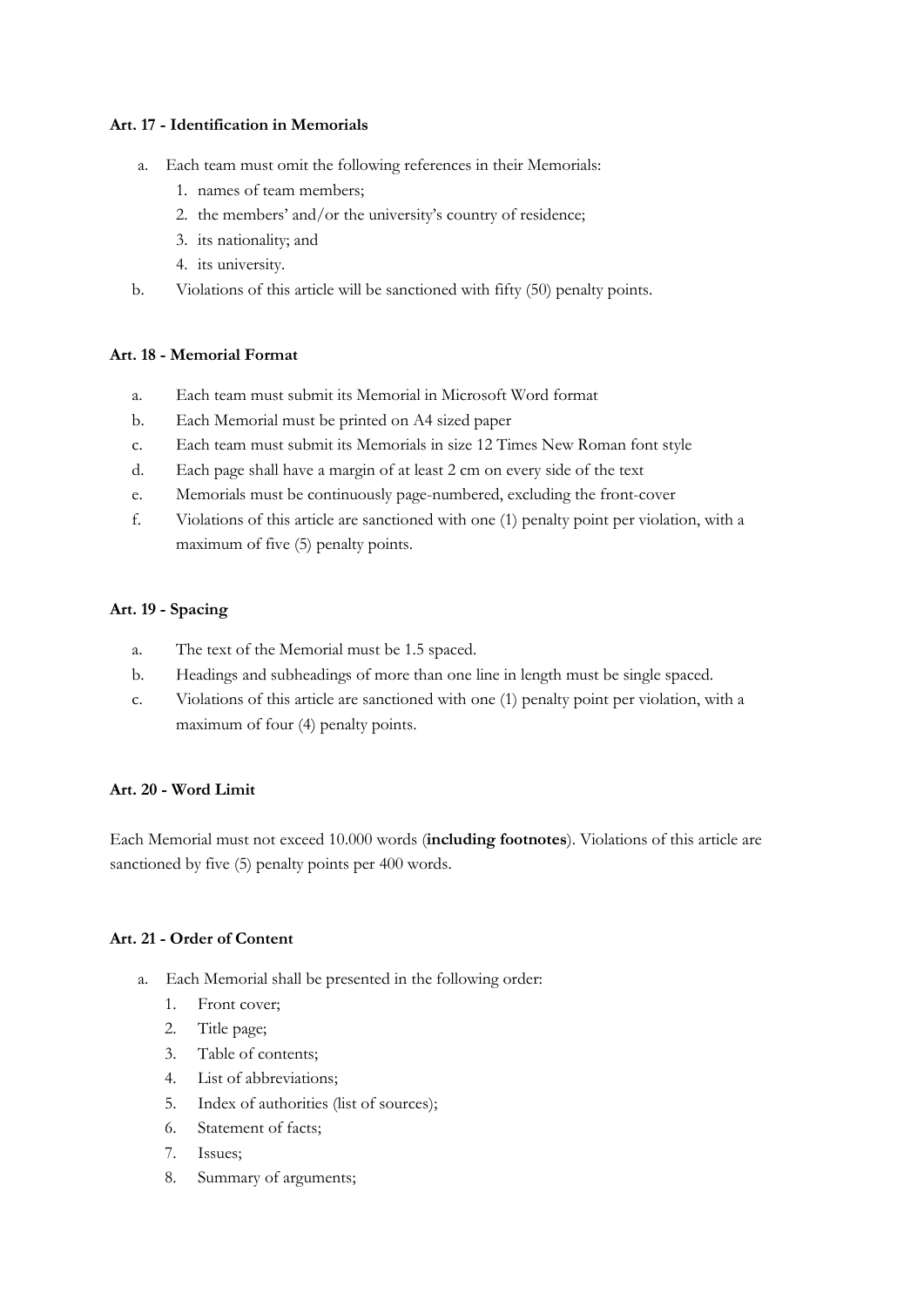- 9. Written arguments;
- 10. Submissions;
- 11. Optional: Annex (max two (2) pages); and
- 12. Back cover
- b. Violations of this article are sanctioned by two (2) penalty points per violation.

#### **Art. 22 - Front Cover Requirements**

- a. The front cover must contain the following information:
	- 1. Team number
	- 2. Role (Defence Counsel, Government Counsel or the Prosecution)
	- 3. Title of the Competition
	- 4. Year
	- 5. Total word count
- b. The front cover must be color coded accordingly:
	- 1. Red for Defense Counsel
	- 2. Green for Government Counsel
	- 3. Blue for Prosecution
- c. Violations of this article will be sanctioned with one (1) penalty point per violation, with a maximum of three (3) penalty points.

#### **Art. 23 - Footnotes**

- a. Footnotes are to be in Times New Roman font style, size 10 font, single spaced. Spacing between each footnote shall be 1.5.
- b. Consistency in the reference to sources throughout the Memorial is required. A referred-to document should be easy to find using the footnote.
- c. All the sources referred to in footnotes must be included in the index of authorities.
- d. Footnotes must be uniform.
- e. Footnotes may not include any other text than the citation itself.
- f. Abbreviations of sources within footnotes are allowed. The abbreviation has to be announced in the footnote itself or in the index of authorities.
- g. Violations of this article are sanctioned with two (2) penalty points per violation, with a maximum of ten (10) penalty points.

#### **Art. 24 - Scoring Structure Memorials**

- a. Scores are awarded out of a maximum of 100 points.
- b. Scores are awarded for:
	- 1. Knowledge of facts and legal principles: 20 points
	- 2. Articulate analysis of the issues: 10 points
	- 3. Use of authorities and citations: 15 points
	- 4. Ingenuity and clarity: 20 points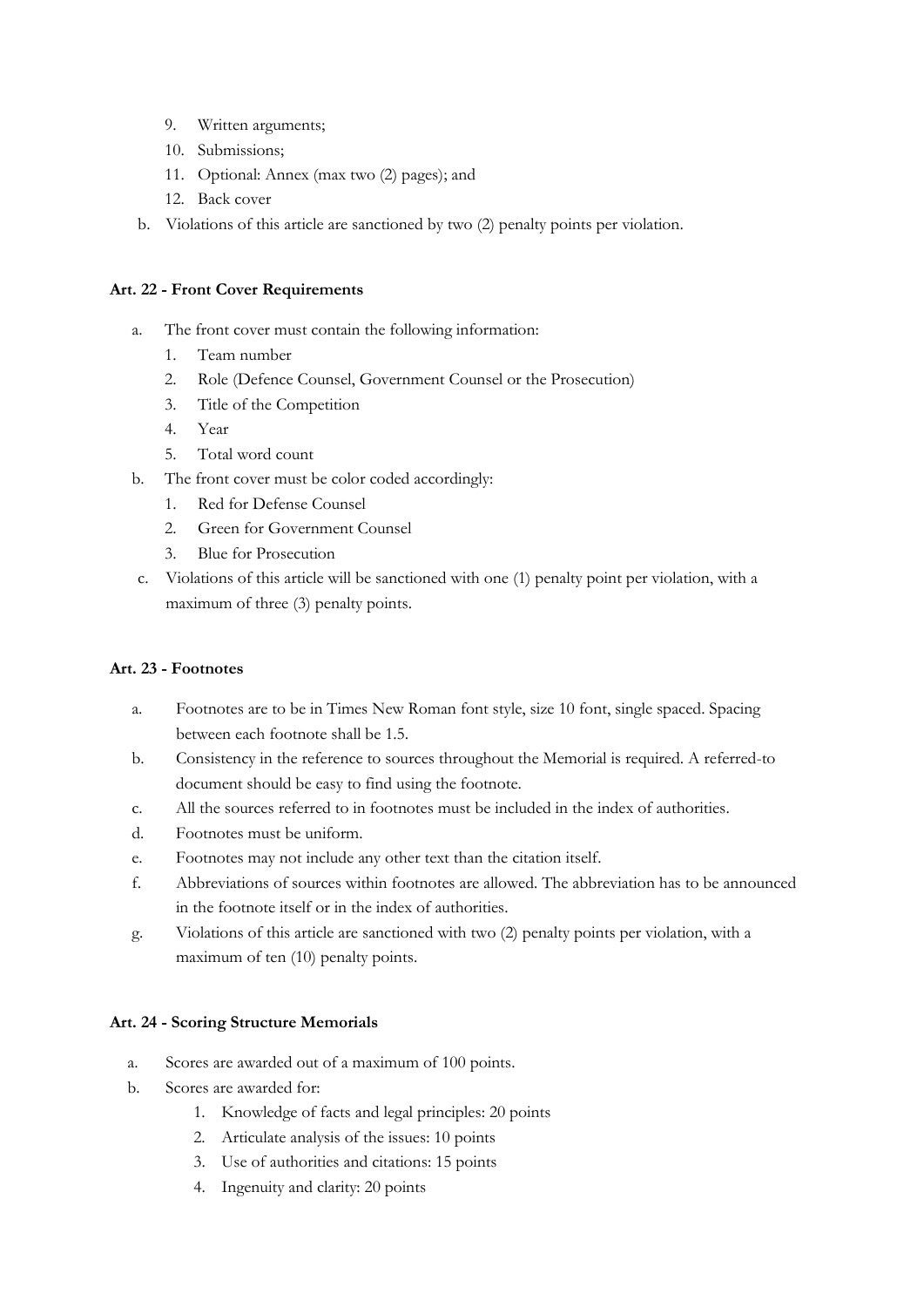- 5. Persuasiveness: 10 points
- 6. Logic and reasoning : 20 points
- 7. Grammar and style: 5 points

#### **Art. 25 - Late Delivery Memorials**

Late delivery of memorials is sanctioned with twenty (20) penalty points.

## **Art. 26 - Plagiarism**

Plagiarism in Memorials will be sanctioned with disqualification of the team. A team's disqualification is final and irrevocable.

## **Chapter 5: Oral Round Provisions**

## **Art. 27 - Content**

- a. Each team's Hearing pleadings must demonstrate an outstanding knowledge of the ICC Rules of Procedure and Evidence and the applicable international criminal law principles.
- b. The Hearings will have a maximum length of three (3) hours per session (including break) and shall reflect familiarity with ICC proceedings.

#### **Art. 28 - Appearance**

- a. Each team scheduled to appear has a maximum of fifteen (15) minutes to appear before the bench from the start of the scheduled time.
- b. The Competition will proceed on an *ex parte* basis at the expiration of the fifteen (15) minutes.

#### **Art. 29 - Speakers**

- a. Each team shall consist of three speakers. Every speaker of a team will take on the presentation of Defence Counsel, Government Counsel or the Prosecution. It is within the discretion of each team to decide which speaker will present the rebuttal.
- b. Only two members of each team, speakers and/or researchers, are allowed to be present before the bench.
- c. Each speaker will speak according the time allocated under Articles 32 and 33.
- d. Verbatim reading of the Memorials during the Hearings is strictly prohibited.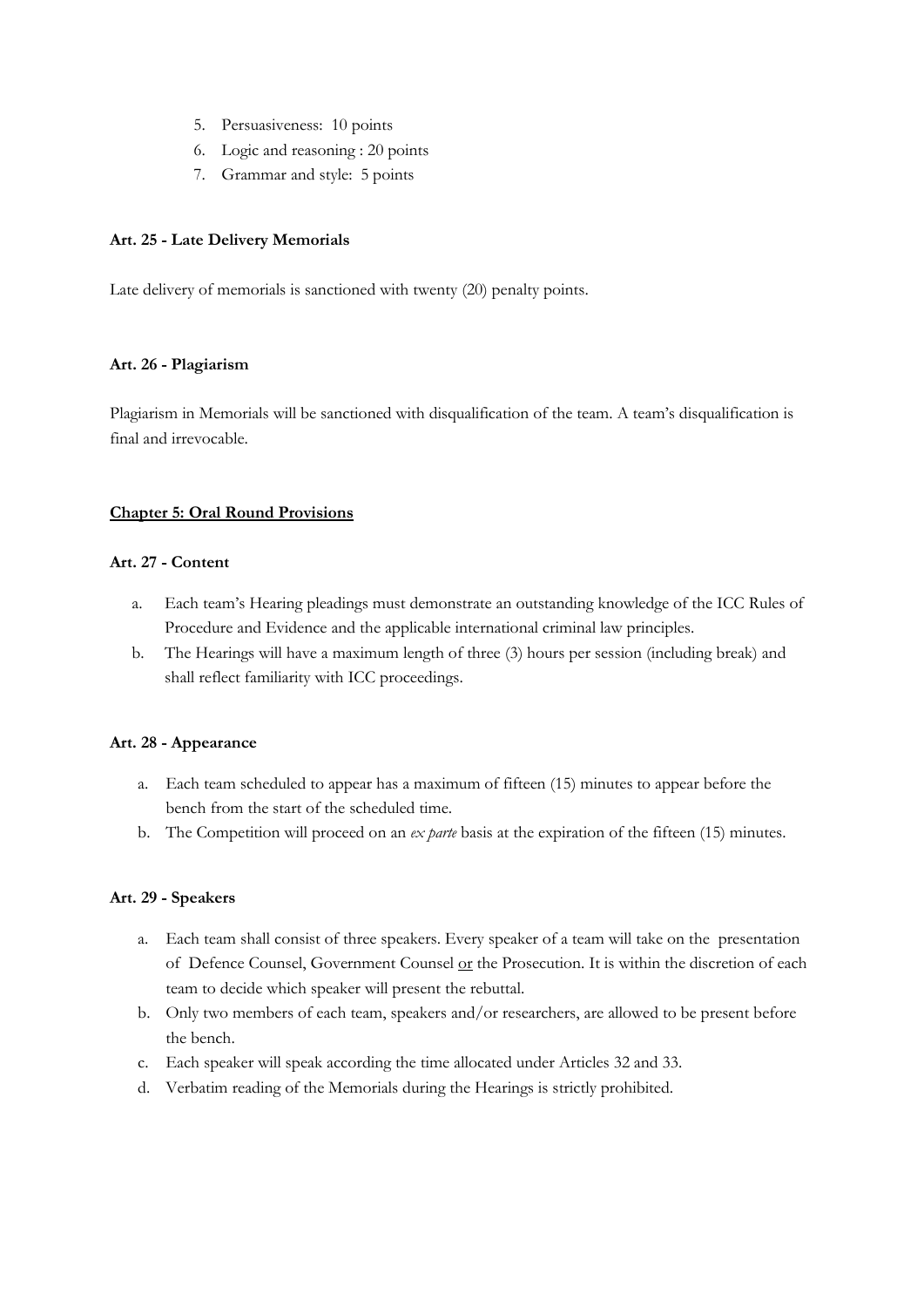## **Art. 30 - Communication**

- a. Communication between the speakers and the coaches, team members not presenting or Competition spectators, is strictly prohibited during the Hearings.
- b. Only those present before the bench are permitted to communicate in writing with each other.
- b. The use of laptops during the Hearings is strictly prohibited. An exception can be made by ICLN for exceptional circumstances, such as a team member's handicap.
- c. Violations of this article are sanctioned with 50 points.

## **Art. 31 - Raising Objections**

- a. The speakers are allowed to make a maximum of one objection per session to the exposition of the oralist of the other teams, as long as it is of an utmost importance for the procedure before the ICC and refers to the immediate argument of the pleading oralist.
- b. An objection is only permissible in the following situations:
	- 1. When any of the speakers refer to events that are not mentioned in the case;
	- 2. Radical differences between oral arguments and arguments in the written memorial;
	- 3. If the Bench Members deem it appropriate.
- c. Once the reasons for the filed objection are expressed, the Bench Members are obliged to hear the arguments of the counterpart to decide on the legality or illegality of the objection.
- d. The Bench will decide by unanimous vote on the admissibility or inadmissibility of the objection. In case of misusing the objection, the speaker that objects will be sanctioned by a deduction of up to ten (10) discretionary penalty points.
- e. The objection will not be included in the time mentioned in Articles 32 and 33.

#### **Art. 32 - Speaking Time**

- a. Presentation by Defence Counsel: 20 minutes
- b. Presentation by Government Counsel: 20 minutes
- c. Presentation by the Prosecution: 20 minutes

#### **Art. 33 - Rebuttal**

- a. Rebuttal by Defence Counsel: up to 10 minutes
- b. Rebuttal by Government Counsel: up to 10 minutes
- c. Rebuttal by the Prosecution: up to 10 minutes

#### **Art. 34 - Judgment**

- a. Bench deliberation: 30 minutes
- b. Delivery of judgment by the Bench: 15 minutes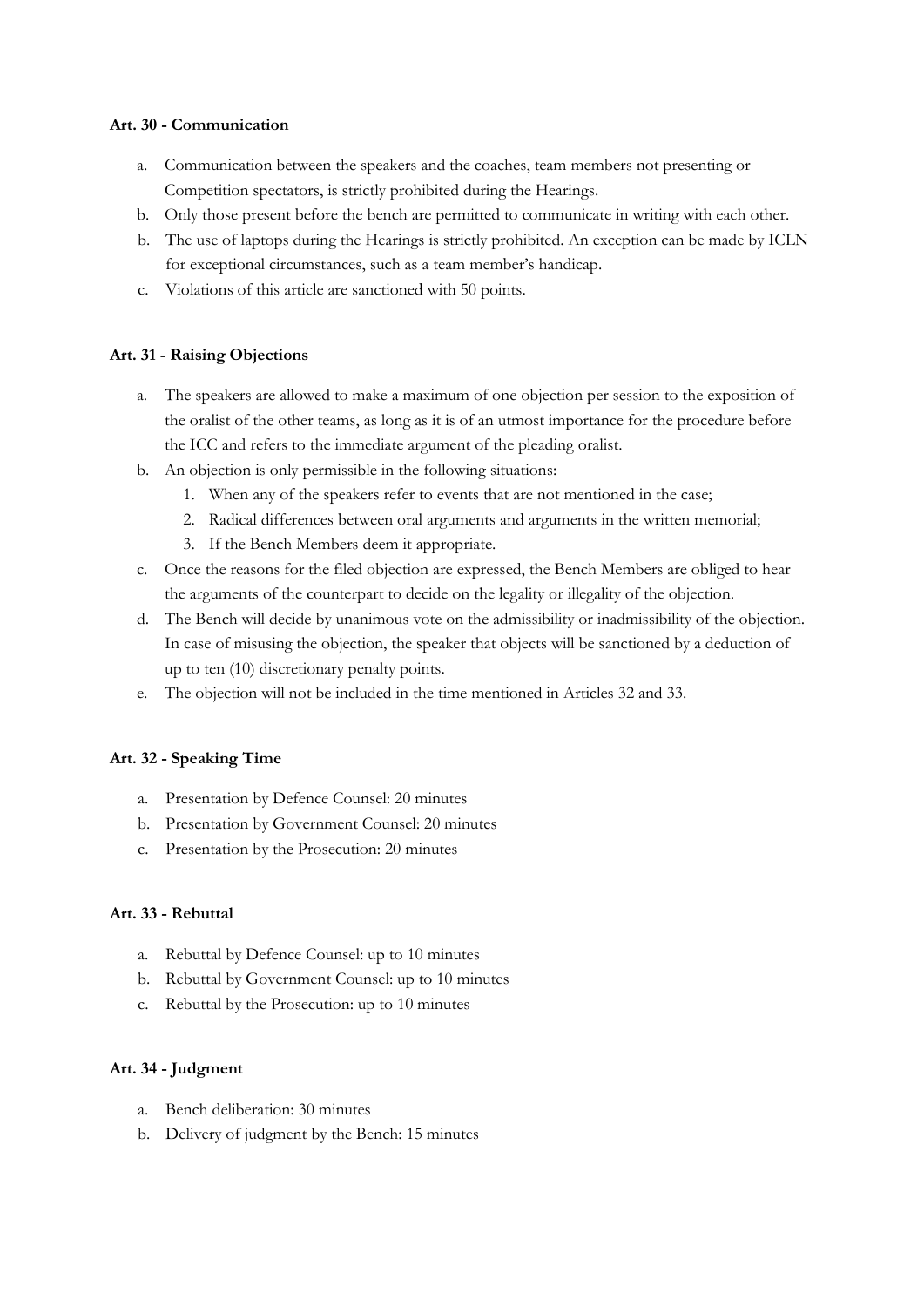## **Art. 35 - Bench Composition**

- a. Each Bench must be composed of two (2) members and a President (appointed by the Organisation or by consensus of the judges participating in the hearing) and shall be assisted by a bench clerk. The Bench Members shall have knowledge and experience in the fields of international criminal law, international human rights law, public international law, and/or criminal law.
- b. An advisor of a participating team cannot be appointed as a Bench Member.
- c. Bench Members for oral sessions can be distinct from the Bench evaluating the memorials. All Bench Members must read the case, as well as other explanatory documents that may be produced by the case author. Though not compulsory, bench members may wear a judicial robe.
- d. Bench Members are not permitted to give their individual opinion outside the deliberation room of which team or student they personally consider the best participant.
- e. During the oral rounds, the Bench shall ensure the respect for the Rules in all Rounds and assess the quality of the arguments. The Bench members are encouraged to intervene with appropriate questions during the oral pleading to further assess the knowledge and the preparation of the oralists.
- f. The Bench will follow its own Rules of Procedure within the framework of accepted norms of judicial practice, and with regard to questions of doubt or dispute in the procedure or facts. A decision of the Presiding Member of the Bench shall be final.
- g. The Bench Members shall mark the oral arguments in accordance with the scoring criteria provided for in these Rules.
- h. Team objections to a jury panel due to conflict of interest or prior relationship must be disclosed and communicated to the Bench Clerk prior to the commencement of the Hearing.

#### **Art. 36 - Role of the Bench Clerk**

- a. The Bench Clerk is nominated by the Organisation.
- b. The Bench Clerk is responsible for:
	- 1. the collection of the score sheets and their delivery to the organisation;
	- 2. briefing and advising the bench members on the Rules of Procedure contained herein;
	- 3. keeping order during the Hearing;
	- 4. facilitating the sessions' development;
	- 5. timekeeping.

#### **Art. 37 - Scores**

- a. Scores are rewarded out of a maximum of 100 points.
- b. Scores are allocated as follows:
	- 1. Knowledge of facts and legal principles: 20 points
	- 2. Articulate analysis of the issues: 20 points
	- 3. Use of authorities and citations: 20 points
	- 4. Ingenuity and clarity: 5 points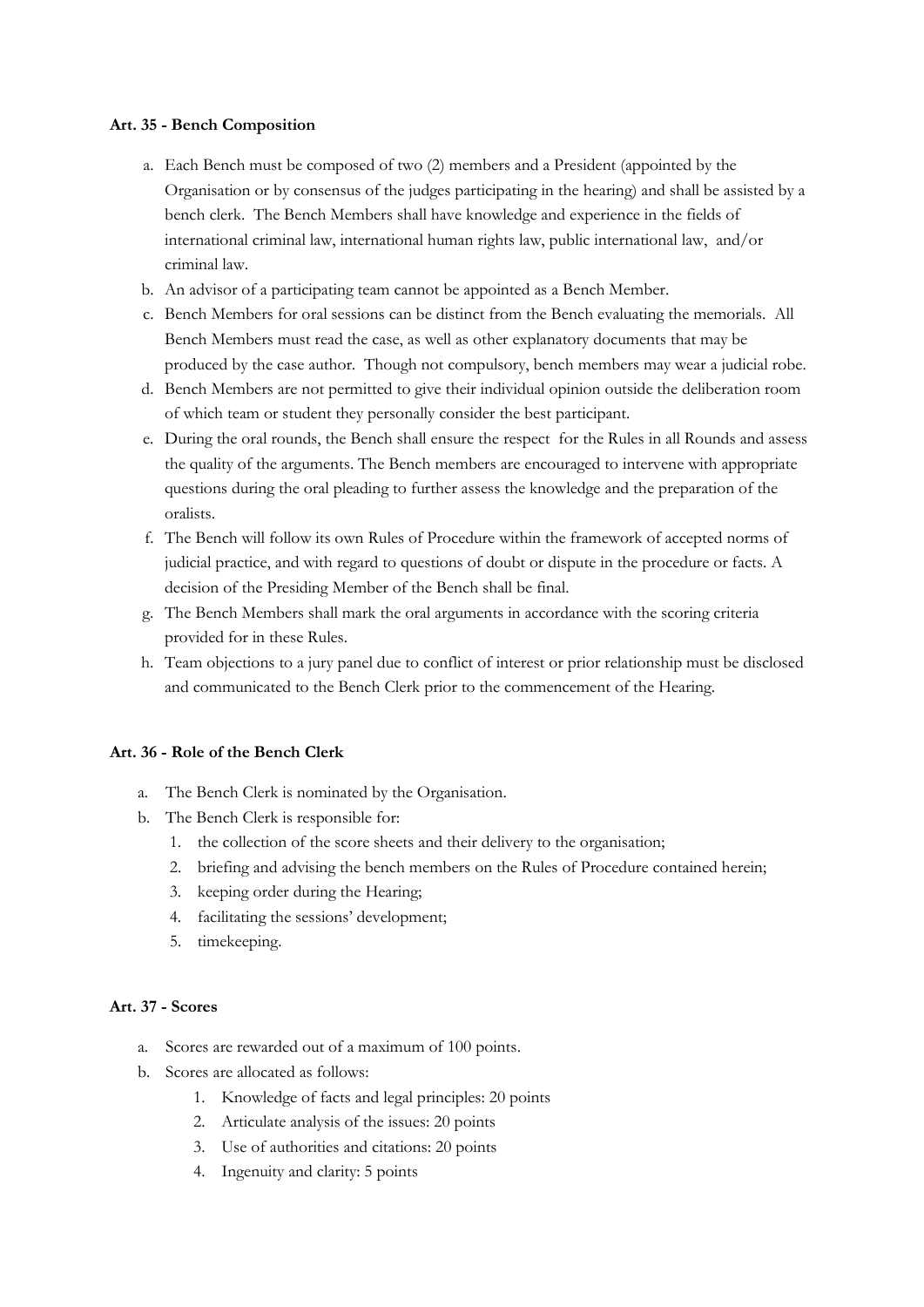- 5. Persuasiveness: 15 points
- 6. Logic and reasoning: 10 points
- 7. Presentation: 10 points
- c. Score sheets may be obtained by each team upon the cessation of the Competition.

## **Art. 38 - Penalties for Inappropriate Behaviour**

- a. Every team should maintain the fullest dignity and decorum not only in the Courtroom but during the entire Competition.
- b. Inappropriate behaviour or blatant disregard for the procedures may result in the disqualification of a team or the team will be sanctioned by a deduction of fifteen (15) points.
- c. Inappropriate behaviour displayed by any observers of the Competition will result in being escorted out of the Competition venue.

## **Art. 39 - Scouting**

- a. Scouting is forbidden at all times during the Competition.
- b. Scouting is defined as:
	- 1. when a team or its members attend a Hearing in which they are not participants;
	- 2. instances where students, coaches or spectators discuss with or pose questions of substantive issues of international criminal law to the judges.
- c. Violations of this article will result in disqualification. A team's disqualification is final and irrevocable.

#### **Chapter 6: The Awards**

#### **Art. 40 - Categories of the Awards**

- a. The following awards will be given by the ICC after the Final Round:
	- i. Winner
	- ii. First Runner-up
	- iii. Second Runner-up;
	- iv. Best Oralist;
- b. The following awards will be given by the Organisation after the Semi-Final Rounds:
	- i. Best Memorial
	- ii. Best Representative for the Victims (speaker)
	- iii. Best Prosecutor (speaker)
	- iv. Best Defense Counsel (speaker)
	- v. Best Non-Native English Speaking Team. A team is considered non-native if more than half of the students participating are from a non-English speaking country.
- c. Each participating team shall receive a certificate of participation.